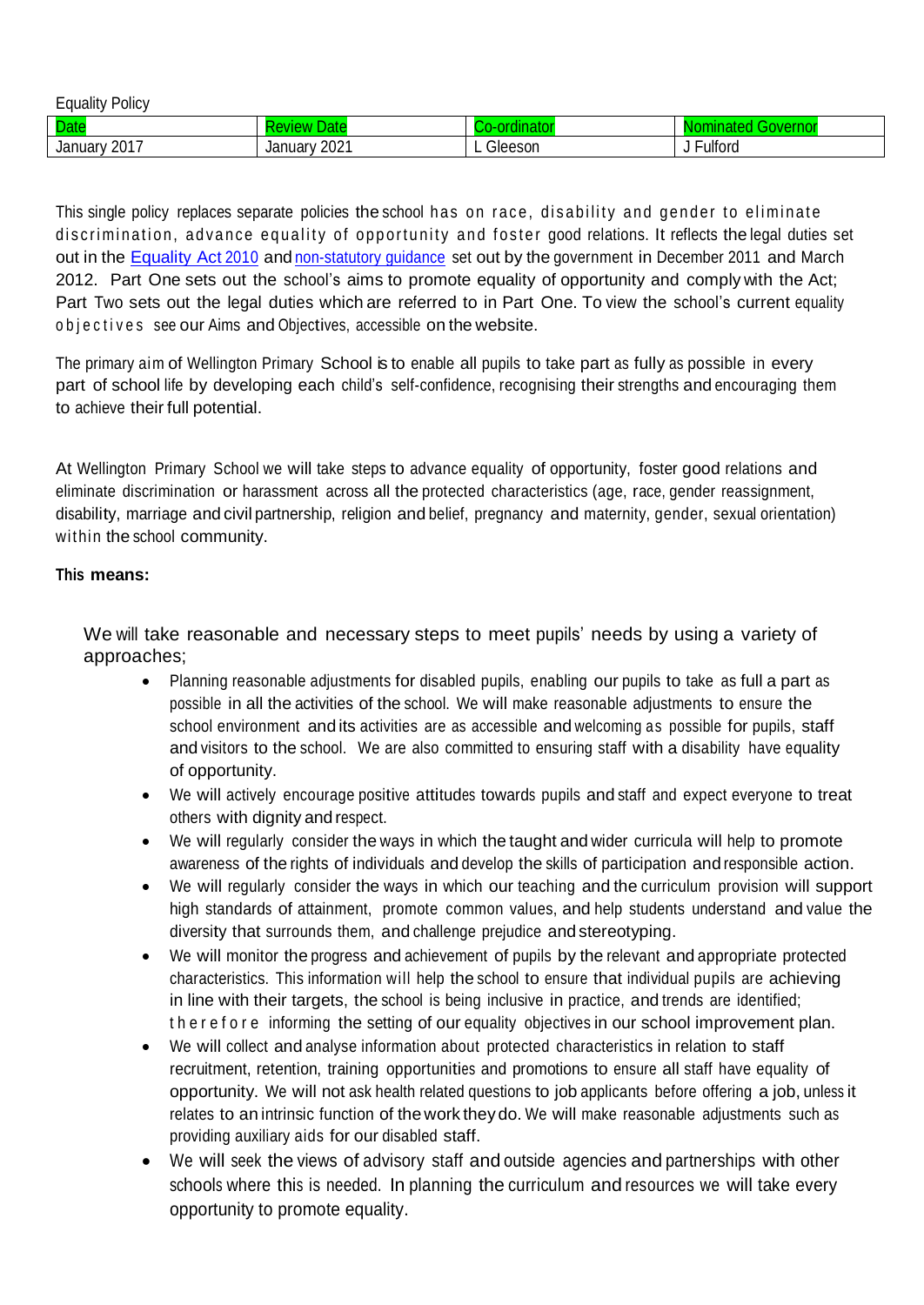- Bullying and Prejudice Related Incidents will be carefully monitored and dealt with effectively.
- Regular training will be given to both existing and new staff to ensure that they are aware of the process for reporting and following up incidents of [prejudice-related](http://www.babcock-education.co.uk/ldp/view_folder.asp?folderid=125847&depth=1&rootid=125847&level1&level1id) bullying (follow link to new DCC guidance).
- We expect that all staff will be role-models for equal opportunities, deal with bullying and discriminatory incidents and be able to identify and challenge prejudice and stereotyping.
- Throughout the year, we will plan on-going events to raise awareness of equality and diversity. This may include a focus on disability, respect for other cultures, religions and beliefs, antihomophobia/gay pride, gender equality developing community cohesion and an understanding of the effects of discrimination. This will be set out as equality objectives in the school improvement plan.
- We will ensure pupil/parent/staff consultation is regularly sought in the development and review of this policy.
- We will regularly seek the views of pupils, parents, advisory staff and visitors to the school, to ensure that the school environment is as safe and accessible as possible to all school users. We will regularly review our accessibility plan.
- We welcome a diverse range of candidates and encourage those who are currently underrepresented to join.
- We will ensure that all staff are aware of their legal duties under the Equality Act 2010, the different forms of discrimination and what 'reasonable adjustments' mean in practice.
- We will set out training and awareness sessions in the school improvement plan.
- We will consult with stakeholders, i.e. pupils, parents/carers, staff and relevant community groups, to establish equality objectives and draw up a plan based on information collected on protected groups and accessibility planning. These equality objectives will be reviewed and reported on annually.
- We will maintain and update an equality page on the school website to show how it we are complying with the Public Sector Equality Duty in the Equality Act 2010 and advancing equality of opportunity.
- When drawing up policies, we will carry out an equality impact assessment (EIA) to ensure a policy does not, even inadvertently, dis a dv antage groups of pupils with protected characteristics. We will consider to what extent a new/revised policy, practice or plan meets the Public Sector Equality Duties (eliminates discrimination, advances equality and fosters good relations for all the protected characteristics) and recommend changes/mitigations where necessary (DCC policies will have already had EIAs carried out).
- We will ensure the curriculum is accessible to all pupils with special educational needs and disabilities (SEND) or those for whom English is not their first language. Auxiliary aids and services will be provided for them, where reasonable adjustments are required. By planning ahead, we will ensure that all pupils are able to take part in extra-curricular activities and residential visits, and will monitor the uptake of these to ensure that no one is disadvantaged on the grounds of a protected characteristic.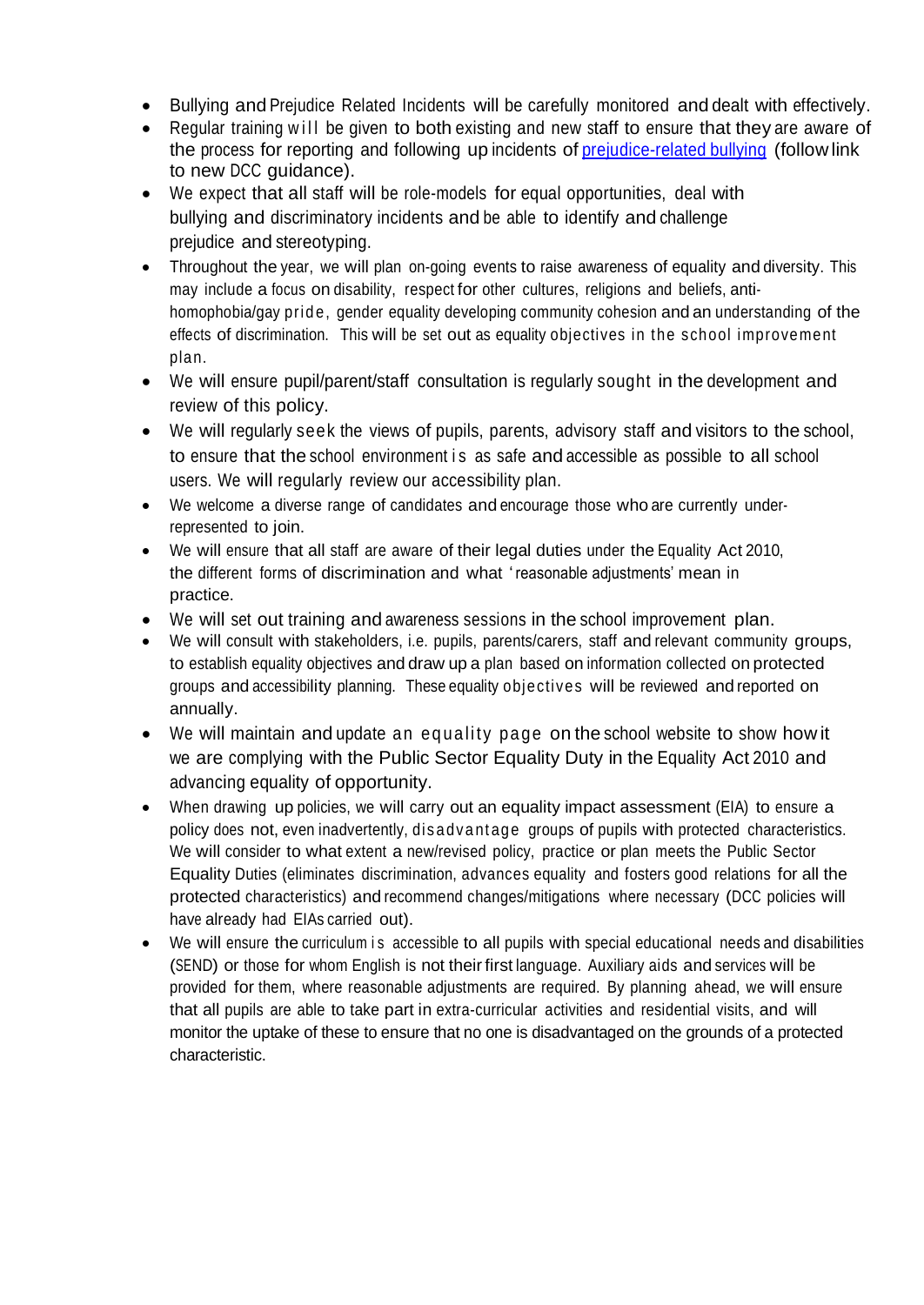### Part Two

### **Our Legal Duties**

Legislation relating to equality and discrimination is laid out in the Equality Act 2010.

This legislation covers employment (work), the provision of services and public functions, and education.

Employers (schools) are liable for discriminatory acts of their employees if they did not take reasonable steps to prevent such acts. Employees can be liable for acts (where an employer took reasonable steps to prevent such acts).

### **The 'Protected Characteristics' within equality law are:**

- **Age** A person of a particular age (e.g. 32 year old) or a range of ages (e.g. 18 30 year olds). Age discrimination does not apply to the provision of education, but it does apply to work.
- **Disability** A person has a disability if s/he has, or has had, a physical or mental impairment which has a substantial and long-term adverse effect on their ability to carry out normal day-to-day activities. It includes discrimination arising from something connected with their disability such as use of aids or medical conditions. HIV, multiple sclerosis and cancer are all considered as disabilities, regardless of their effect.
- **Gender reassignment** A person (usually with 'gender dysphoria') who is proposing to undergo, is undergoing or has undergone gender reassignment (the process of changing physiological or other attributes of sex, therefore changing from male to female, or female to male). 'Trans' is an umbrella term to describe people with this 'Gender Identity'. 'Intersex' or 'Third Sex' is not covered by the Act but the school will treat Intersex children with the same degree of equality as children with gender dysphoria. Children as young as five may begin to show signs of gender dysphoria and therefore it is relevant in any school environment
- **Marriage and civil partnership** Marriage and civil partnership discrimination does not apply to the provision of education, but it does apply to work.
- **Pregnancy and maternity** Maternity refers to the period of 26 weeks after the birth (including still births), which reflects the period of a woman's Ordinary Maternity Leave entitlement in the employment context. In employment, it also covers (where eligible) the period up to the end of her Additional Maternity Leave.
- **Race** A person's colour, nationality, ethnic or national origin. It includes Travellers as well as White British people.
- **Religion and belief** Religious and philosophical beliefs including lack of belief. Generally, a belief should affect your life choices or the way you live for it to be included in the definition. Religion and belief discrimination does not prevent a school from carrying out collective worship or other curriculum- based activities, but pupils may withdraw from acts of collective worship.
- **Sex** A man or a woman.
- **Sexual orientation** A person's sexual orientation to w a r d s the same sex (lesbian or gay), the opposite sex (heterosexual) or to both sexes (bisexual). Although children may not identify as gay or lesbian when very young, promotion of sexual orientation e quality is as relevant in a primary school environment as it is in a secondary school. For example, a child may have an older sibling or parent who is gay. Children may experience friends 'questioning' or 'coming out' when they are in secondary school or college. Schools with a particular religious ethos cannot discriminate against lesbian, gay or bisexual pupils.

It is also unlawful to discriminate because of the sex, race, disability, religion or belief, sexual orientation or gender reassignment of another person with whom the pupil is associated. So, for example, a school must not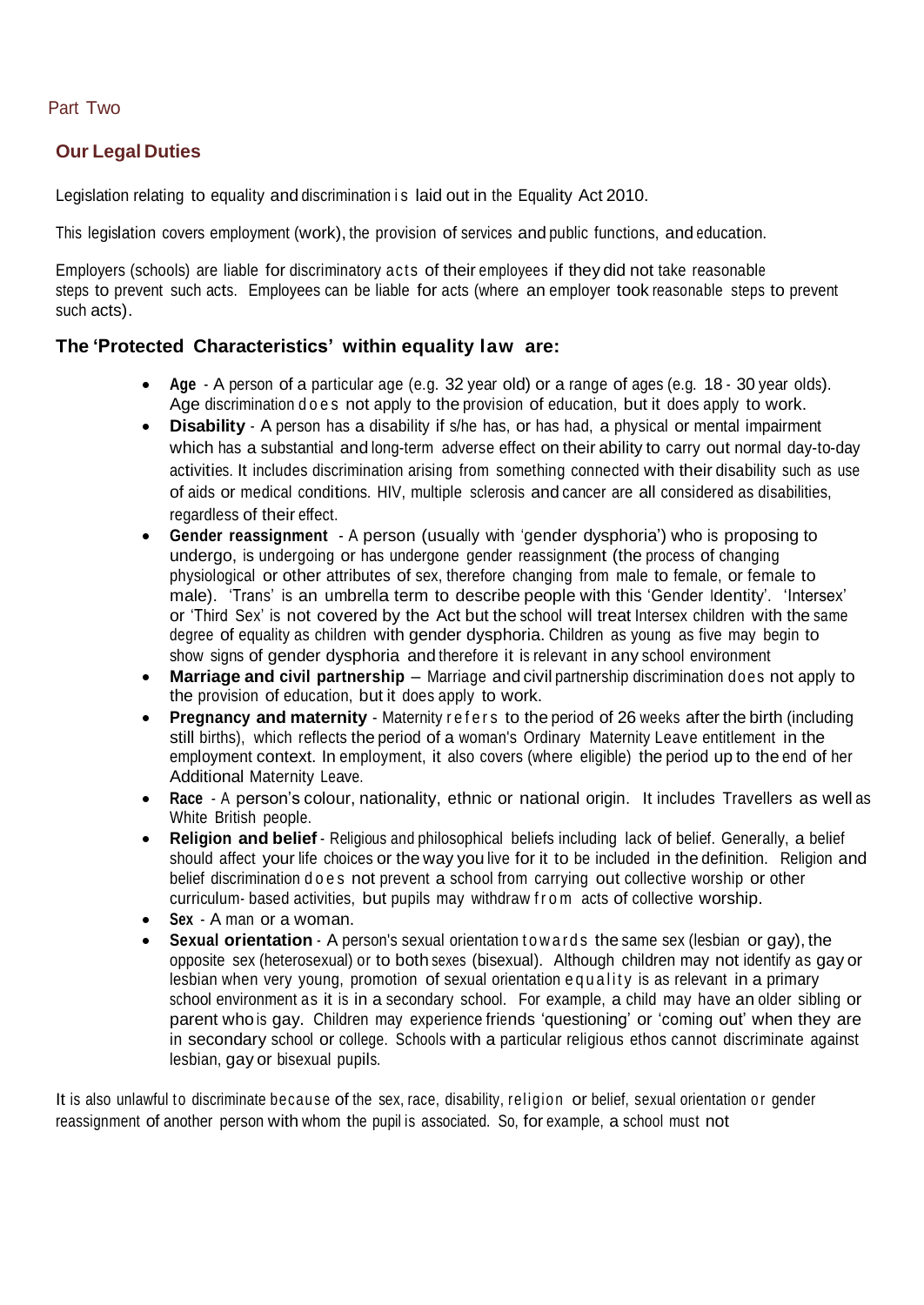discriminate by refusing to admit a pupil because his parents are gay men or lesbians. It would be race discrimination to treat a white pupil less favourably b e c a u s e she has a black boyfriend.

# **'Prohibited Conduct' (acts that are unlawful):**

- Direct discrimination Less favourable treatment because of a protected characteristic.
- Indirect discrimination A provision, criteria or practice that puts a person at a particular disadvantage and is not a proportionate me ans of achieving a legitimate aim.
- Harassment Conduct which has the purpose or effect of violating dignity or creating an intimidating, hostile, degrading, humiliating or offensive environment. It includes harassment by a third party (e.g. Customer or contractor) in the employment context.
- Victimisation Subjecting a person to a detriment because of their involvement with proceedings (a complaint) brought in connection with this Act.
- Discrimination arising from disability Treating someone unfavorably because of something connected with their disability (such as periods of absence from work or medical conditions) and failure to make reasonable adjustments.
- Gender re-assignment discrimination Not allowing reasonable absence from work for the purpose of gender-reassignment in line with normal provision such as sick leave).
- Pregnancy/maternity related discrimination Unfavourable treatment because of pregnancy or maternity. It includes unfavourable treatment of a woman or girl because she is breastfeeding.
- Discrimination by association or perception For example, discriminating against someone because they "look gay", or because they have a gay brother; discriminating against someone because they care for a disabled relative.

Schools are allowed to treat disabled pupils more favourably than non-disabled pupils, and in some cases are required to do so, by making reasonable adjustments to put them on a more level footing with pupils without disabilities.

### **Public Sector Duties (applies to schools):**

A school must, in the exercise of its functions, give due regard to the need to (in relation to protected characteristics above):

- 1. Eliminate discrimination, harassment, victimisation and any other prohibited conduct.
- 2. Advance equality of opportunity (remove or minimise disadvantage; meet people's needs; take account of disabilities; encourage participation in public life).
- 3. Foster good relations between people (tackle prejudice and promote understanding).

In practice, 'due regard' means giving relevant and proportionate consideration to the duty, so decision makers in schools must have due regard when making a decision, developing a policy or taking an action as to whether it may have implications for people because of their protected characteristics.

# **Reasonable Adjustments and Accessibility Plans (Schedule 10)**

#### **Schools are required to:**

- Take reasonable steps to avoid disadvantage caused by a provision, criteria or practice or a physical feature that puts a disabled person at a substantial disadvantage compared to a non-disabled person. This involves removing or avoiding a physical feature, for example steps and lifts.
- Take reasonable steps to provide auxiliary aids/services.
- Provide information in an accessible format.
- Develop and implement (by allocating appropriate resources) Accessibility Plans which will
- Increase disabled pupils' access to the school curriculum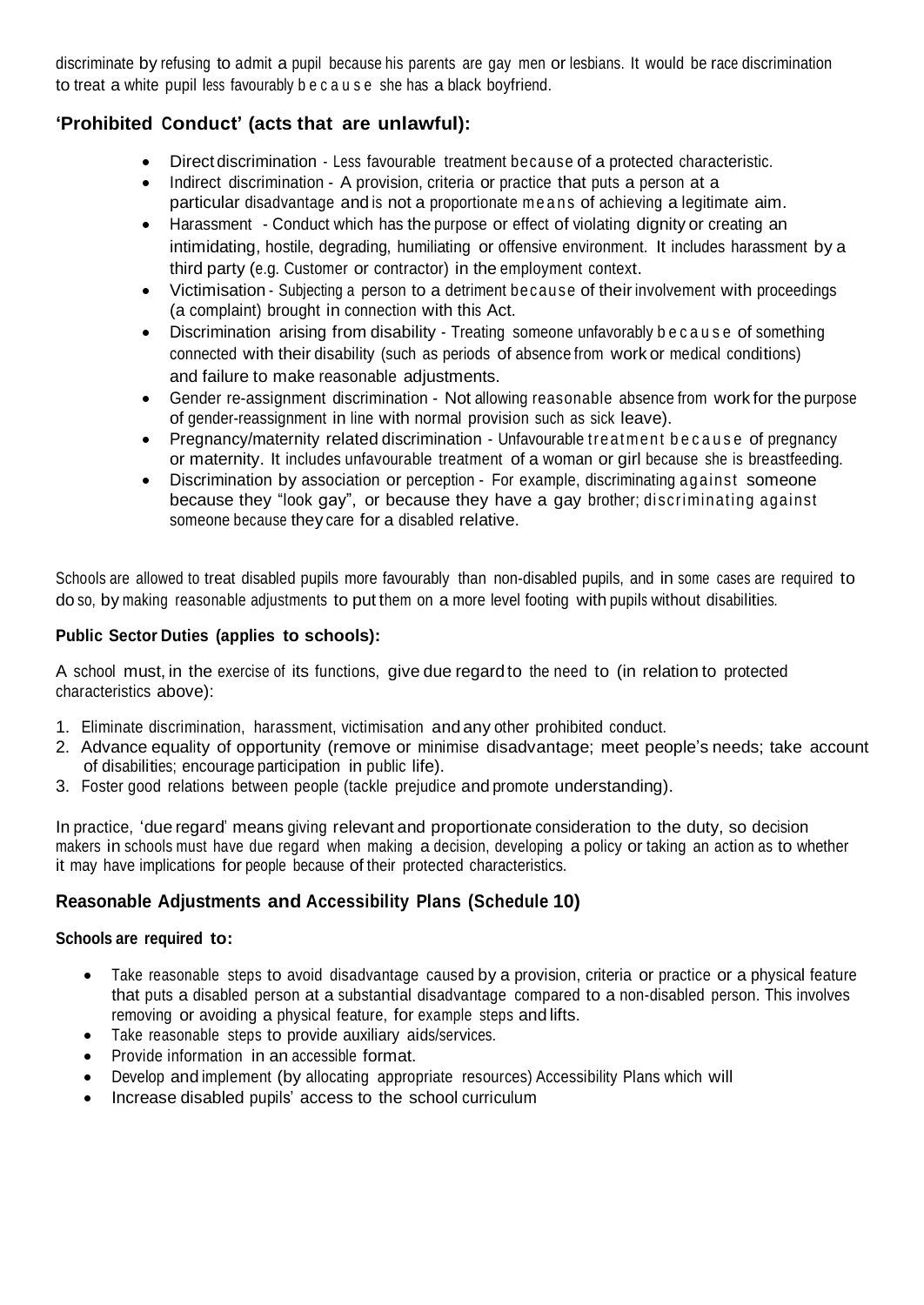- Improve the physical environment
- Improve provision of information.

The duty is an anticipatory and continuing one that schools owe to disabled pupils generally, regardless of whether the school knows that a particular pupil is disabled or whether the school currently has disabled pupils. The school will need to plan ahead for the reasonable adjustments that it may need to make, working with the relevant admissions authority as appropriate.

### **For more information download guidance from the DfE:**

[http://www.education.gov.uk/aboutdfe/policiesandprocedures/equalityanddiversity/a0064570/the-equality](http://www.education.gov.uk/aboutdfe/policiesandprocedures/equalityanddiversity/a0064570/the-equality-act-2010)[act-2010](http://www.education.gov.uk/aboutdfe/policiesandprocedures/equalityanddiversity/a0064570/the-equality-act-2010)

### and **Equality Human Rights website:**

[http://www.equalityhumanrights.com](http://www.equalityhumanrights.com/) which includes the guidance for education providers (schools)

or Hounslow Borough Council

The Education and Inspections Act 2006 introduced a duty on all maintained schools in England to promote community cohesion.

Aspects of educational legislation have also promoted equal opportunities, for example the Education Act includes a duty for local authorities to educate children with special educational needs in mainstream schools wherever possible.

### **Responsibilities**

#### **Governing Body**

- Ensure that the school complies with equality-related legislation.
- Ensure that the policy and its procedures are implemented by the Headteacher.
- Ensure all other school policies promote equality.
- Give due regard to the Public Sector Equality Duty when making decisions.

#### **Headteacher**

- Implement the policy and its related procedures.
- Make all staff aware of their responsibilities and provide training as appropriate to enable them to effectively deliver this policy.
- Take appropriate action in any case of actual or potential discrimination.
- Ensure that all staff understand their duties regarding recruitment and providing reasonable adjustments to staff. It is unlawful for an employer to enquire about the health of an applicant for a job until a job offer has been made, unless the questions are specifically related to an intrinsic function of the work - for example ensuring that applicants for a PE teaching post have the physical capability to carry out the duties. Schools should no longer require job applicants to complete a generic health questionnaire. Neither should a school seek out past sickness records until they have made a job offer.
- Ensure that all staff and pupils are aware of the process for reporting and following up bullying and prejudice-related incidents.

#### **All staff**

- Enact this policy, its commitments and procedures, and their responsibilities associated with this policy.
- Deal with bullying and discriminatory incidents, and know how to identify and challenge prejudice and stereotyping.
- Promote equality and good relations and not discriminate on any grounds.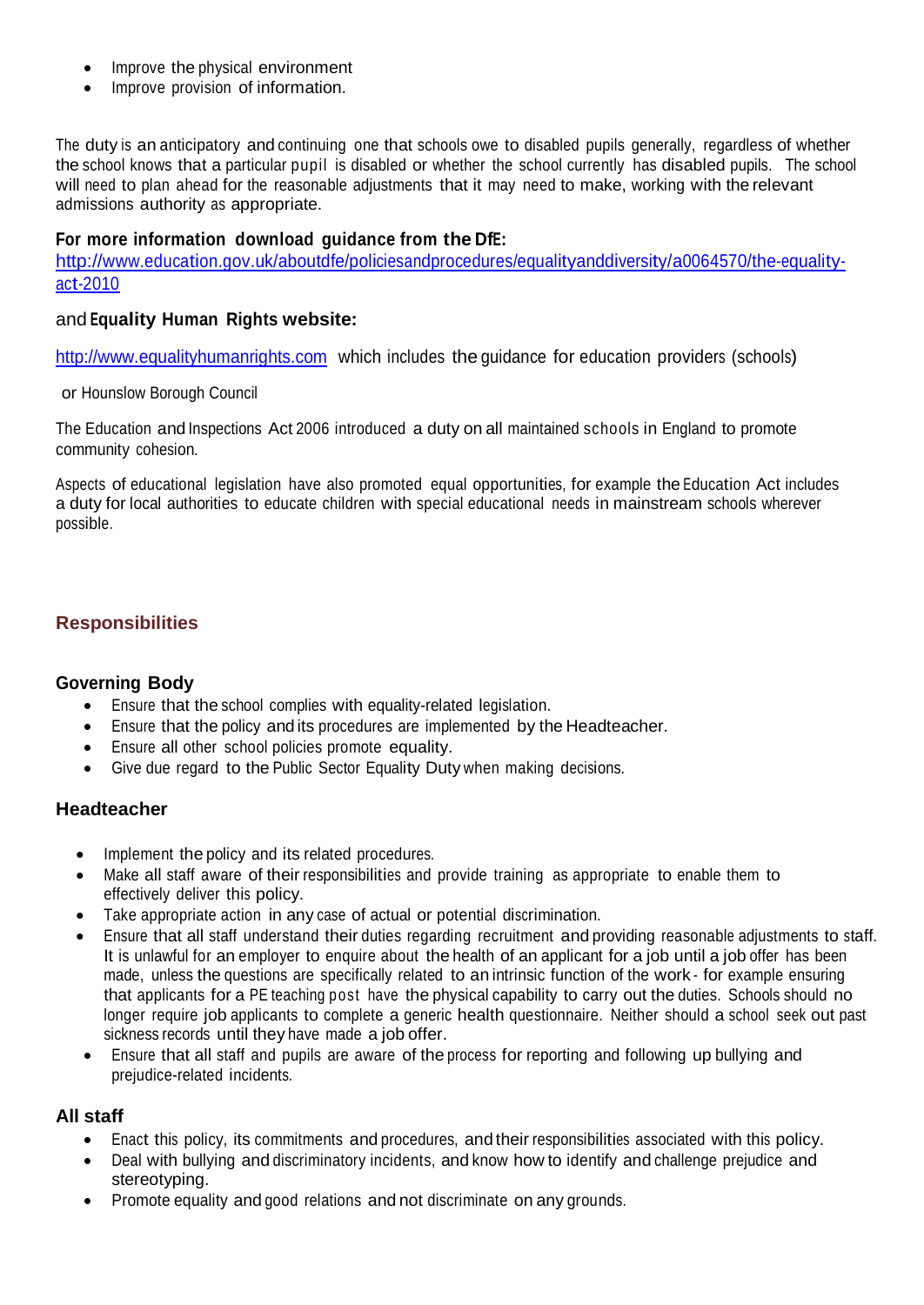- Attend such training and information opportunities as necessary to enact this policy and keep up to date with equality legislation.
- To be models of equal opportunities through their words and actions.

### **SENDCo**

- Enact this policy, its commitments and procedures, and their responsibilities associated with this policy.
- Ensure quality provision for all SEN pupils based on need.

# **Pupils**

• Refrain from engaging in discriminatory behaviour or any other behaviour that contravenes this policy.

### **Visitors (e.g. parent helpers, contractors)**

- To be aware of, and comply with, the school's equality policy.
- To refrain from engaging in discriminatory behaviour (for example, racist language) on school premises.